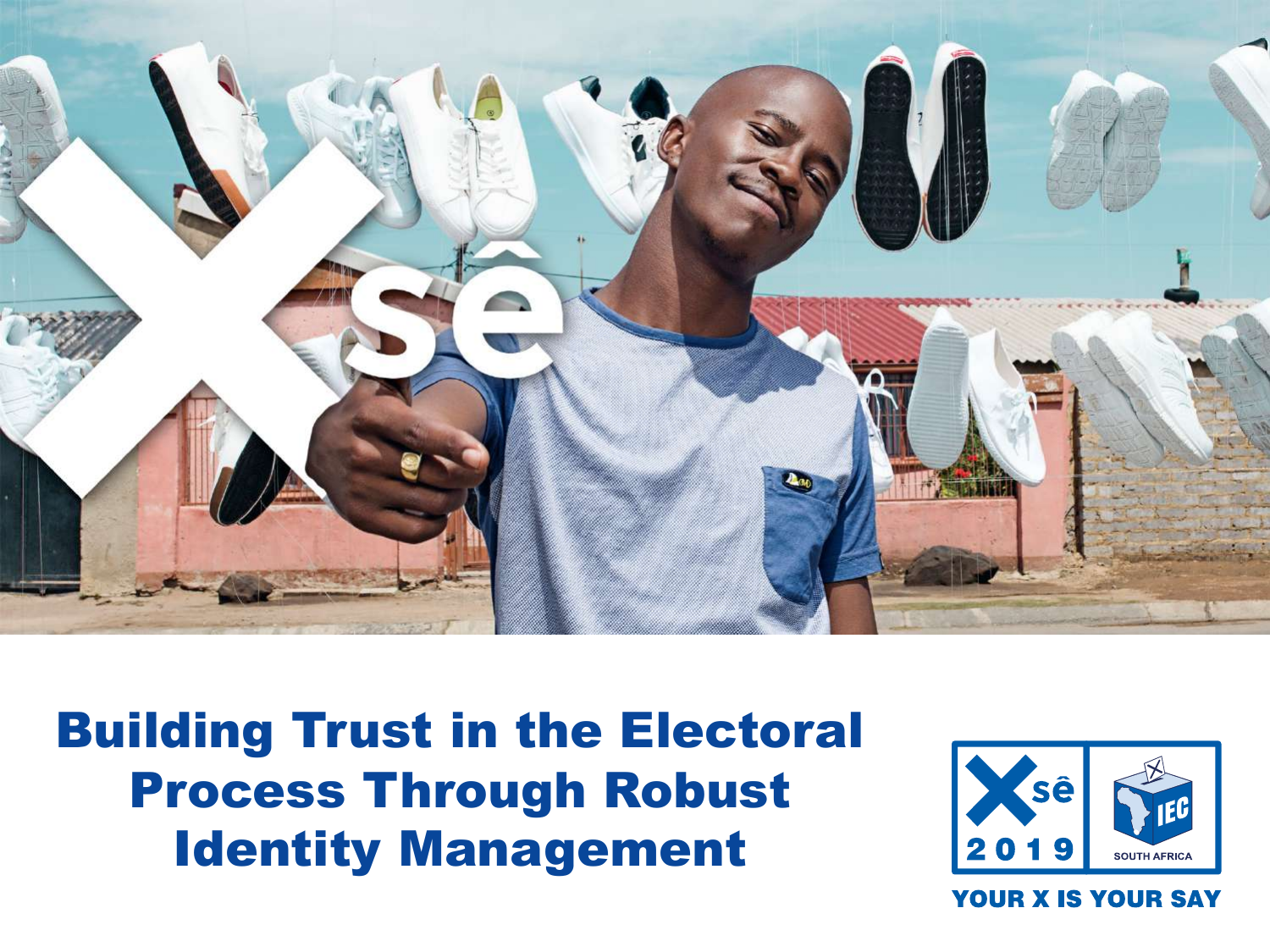# **Presentation Outline**

- Constitution and the Voters' Roll
- Electoral Act and the Voters' Roll
- Voters' Roll and Delimitation
- Barcoded Voting District map
- Voters' Roll Registration
- Voters' Roll Zip-Zip
- Voters' Roll Registration
- Voters' Roll National Population Register
- Voters' Roll Challenges and Improvements
- Voters' Roll Summary
- NPE 2019 Certified Voters' Roll: 18 March 2019
- Voters' Roll Breakdown by gender and province
- Transparency in the Results Collation Process
- 2019 Voter Participation Statistics

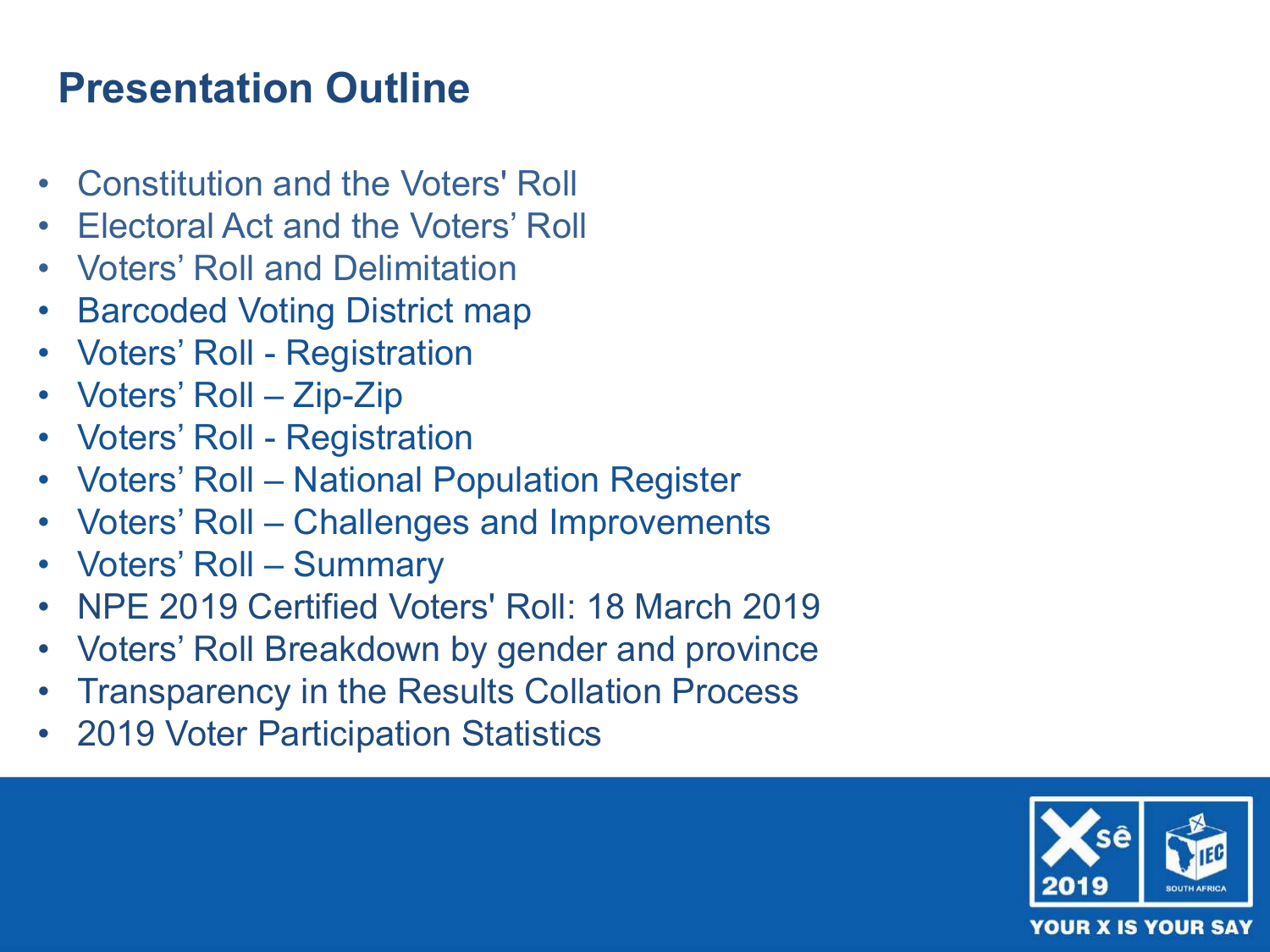# **Constitution and Voters' Roll**

- The founding provision of the Constitution, Act 108 of 1996, state that RSA is one sovereign, democratic state based, *inter alia* 
	- **Universal adult suffrage**
	- **A national common voters roll**
	- Regular elections
	- A multiparty system of democratic government to ensure accountability, responsive and openness
- Therefore all elections must be based on a national common voters' roll
- A person's name may appear only once on the voters' roll

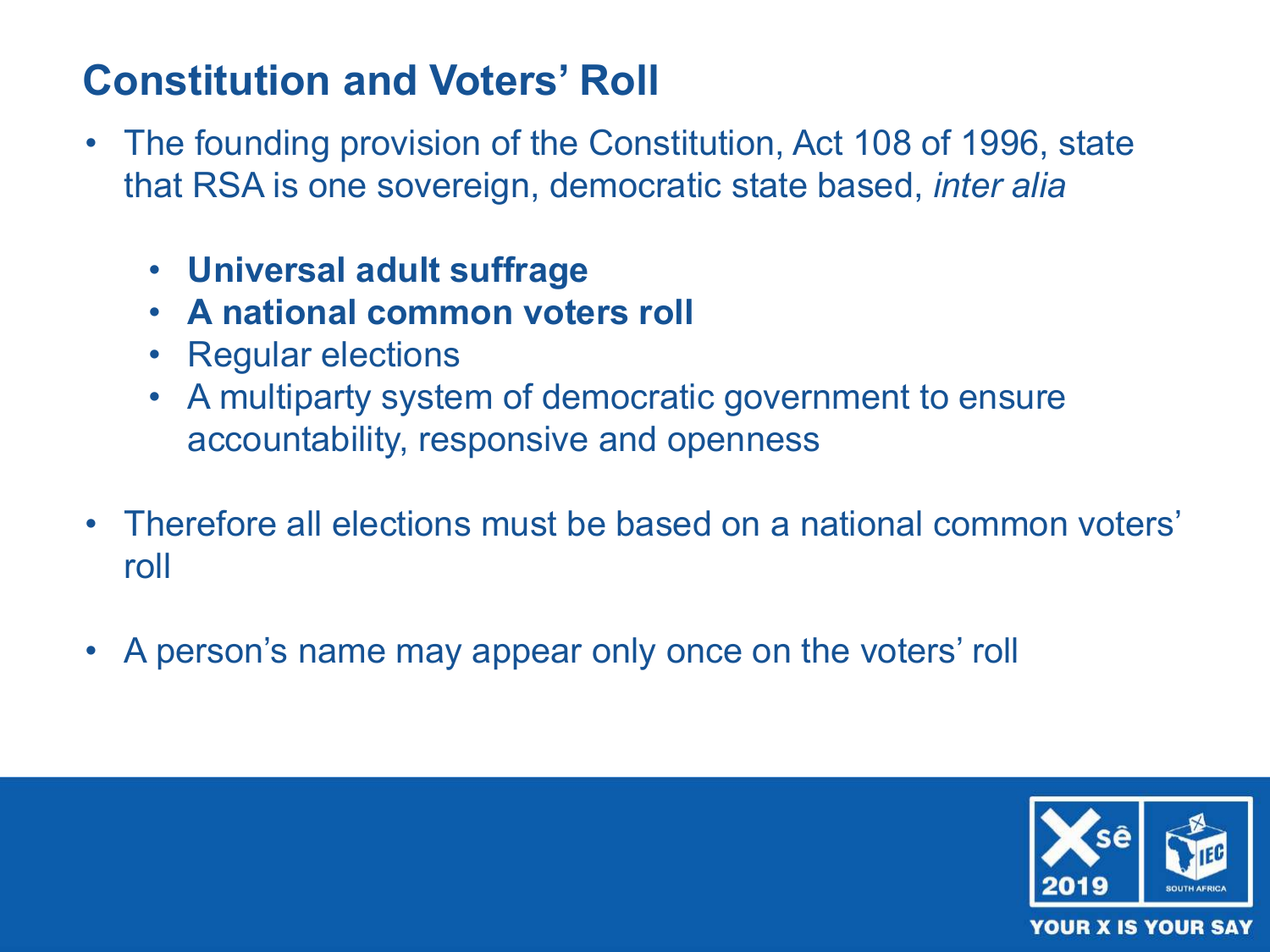#### **Electoral Act and Voters Roll**

- Electoral Act, 107 of 1998, provides for a **SA Citizen** over the age of 16 to apply for registration, where they are ordinarily resident
- Inclusion on voters' roll at age 18
- the Act provides for the creation geographic, administrative entities called voting districts,
- Each voting district is serviced by one voting station
- Voting districts are determined in accordance with specified guidelines

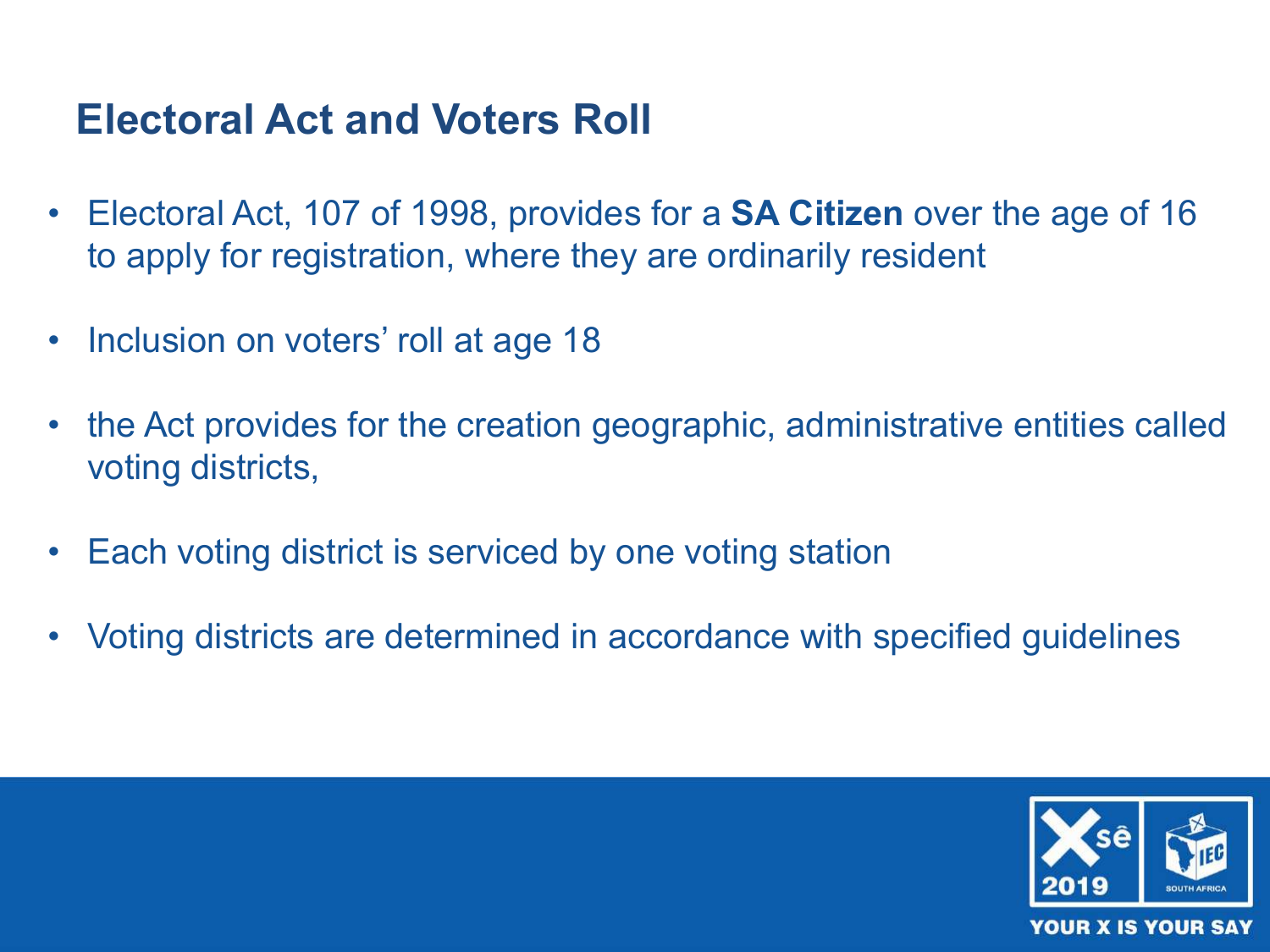# **Voters' Roll - Delimitation**

- The various voting district segments combine to form the national common voters' roll, with each person appearing on only one segment.
- Guidelines in the Act include:
	- Radius of the voting district;
	- Availability of transport and communication facilities in the area;
	- Ensuring that physical features (e.g. rivers, mountains) do not impede access to the voting station;
	- Number of eligible voters;
	- Easy access to the voting station venue.

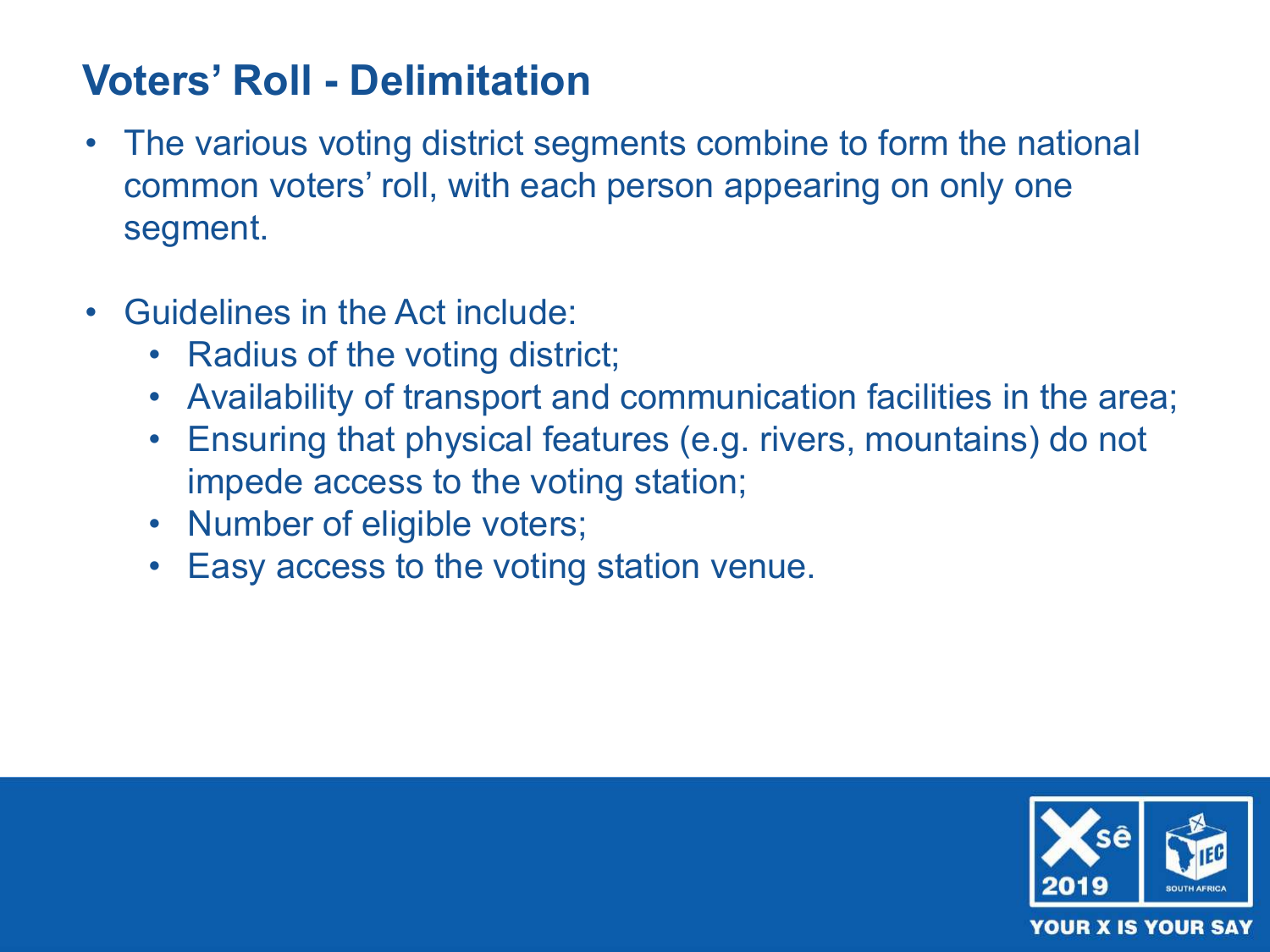# **Voters' Roll - Delimitation**

- Using the guidelines and business rules, the delimitation process is as follows:
	- Using the GIS, voting district boundaries determined and working maps produced for each ward (A0/A1) with background information, current voting station etc.
	- Maps are sent to municipal offices for confirmation and sign-off by party liaison committees and then returned to national office.
	- At national office requested amendments are evaluated and, once approved, implemented on the spatial database (GIS);
	- GPS locations for identified voting stations are recorded on the Voting Station Operation (VSO)system.
	- Bar-coded voting district maps are produced in A3 for use during the registration process.

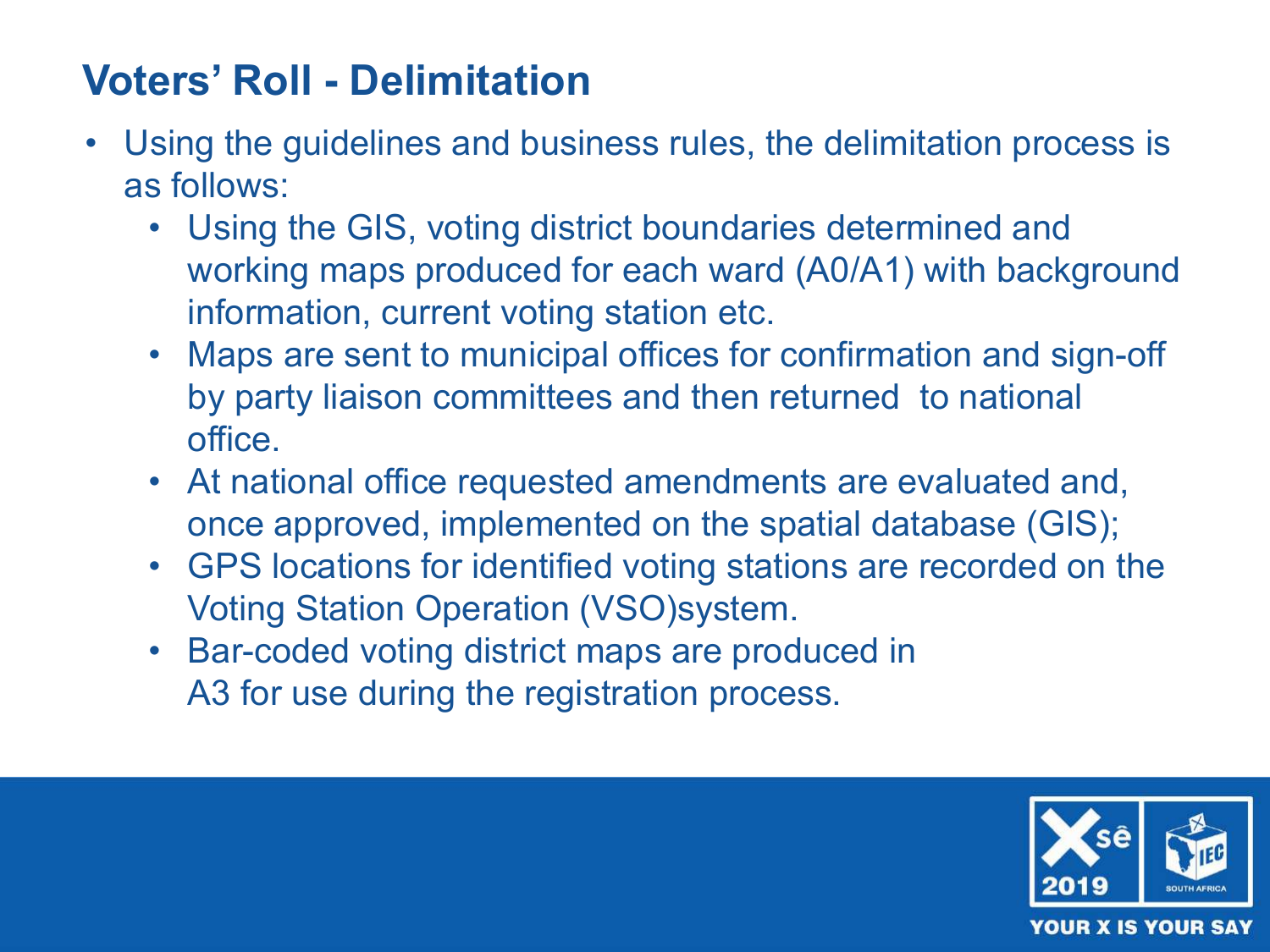#### **Barcoded Voting District map**



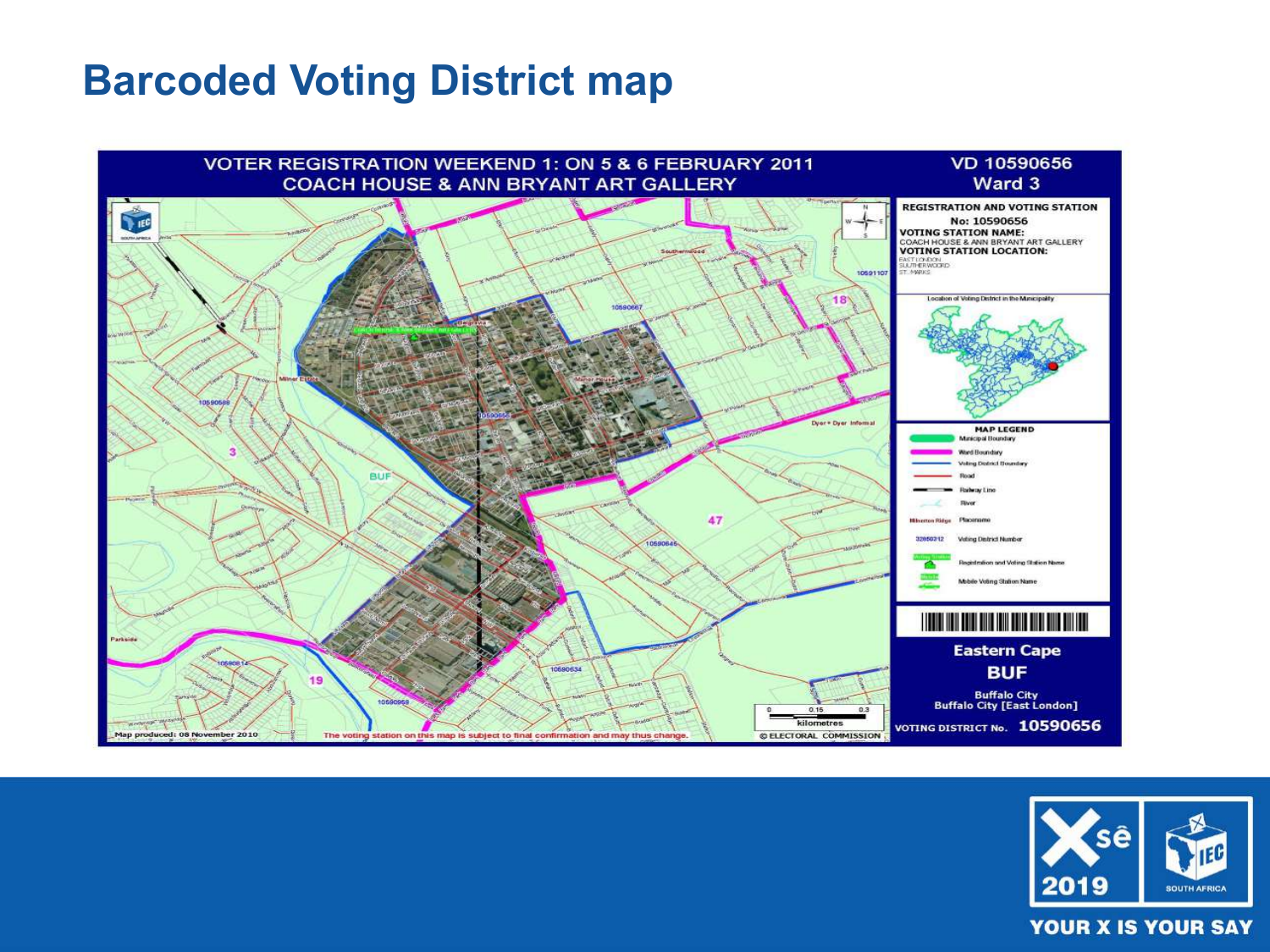### **Voters' Roll - Registration**

- Specialised barcode scanners (called "Zip-Zips") are used to register voters.
- In 1998, when the first voters' roll had to be created, the use of these devices enabled the Commission to register 18.1 million voters accurately in the 6 days of the first general registration drive
- The devices also ensure that prospective voters, irrespective of place of residence (urban/rural), level of education or socio economic status, receive the same level of service from the Commission with respect to registration.

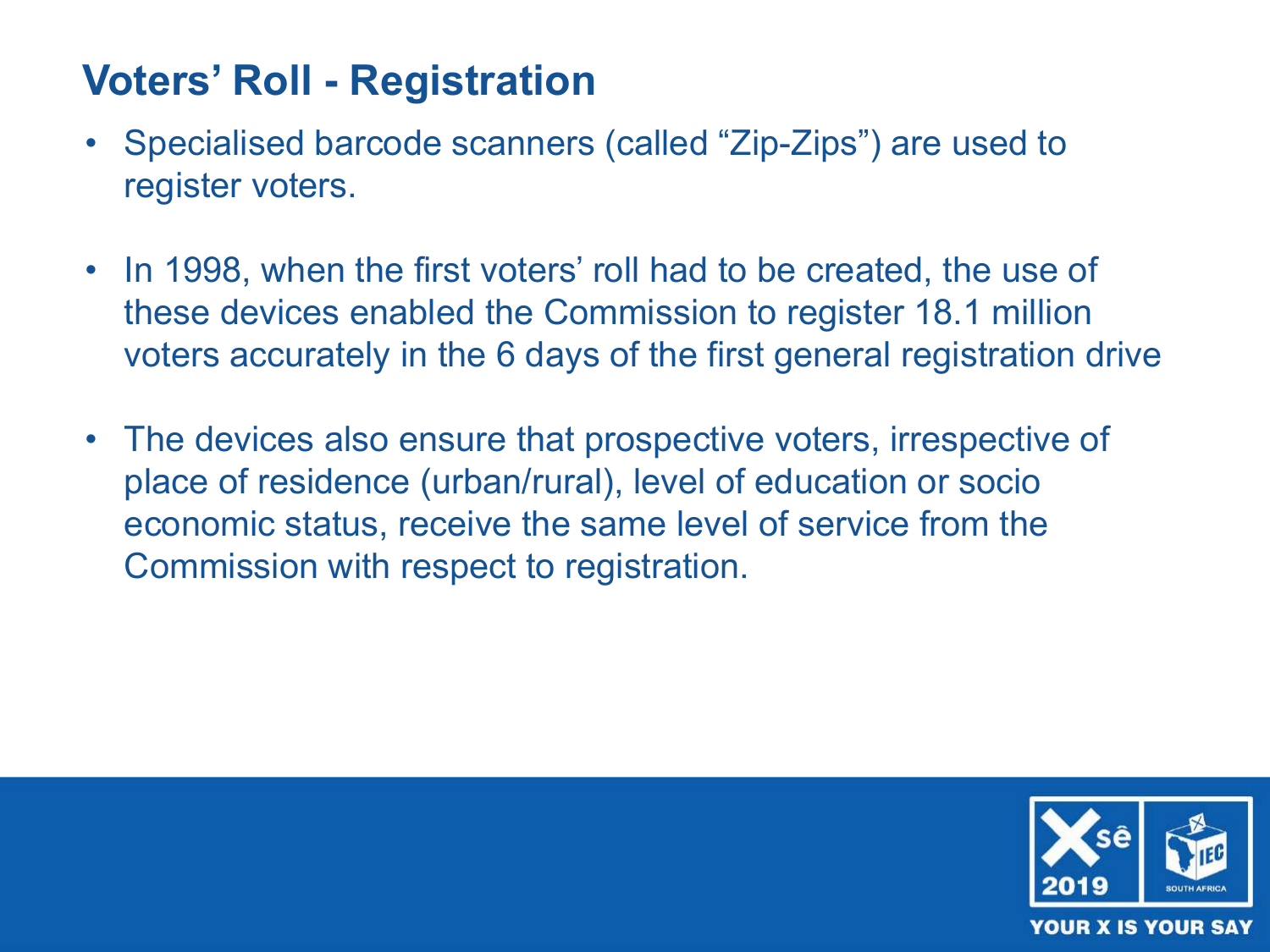## **Voters' Roll – Zip-Zip**



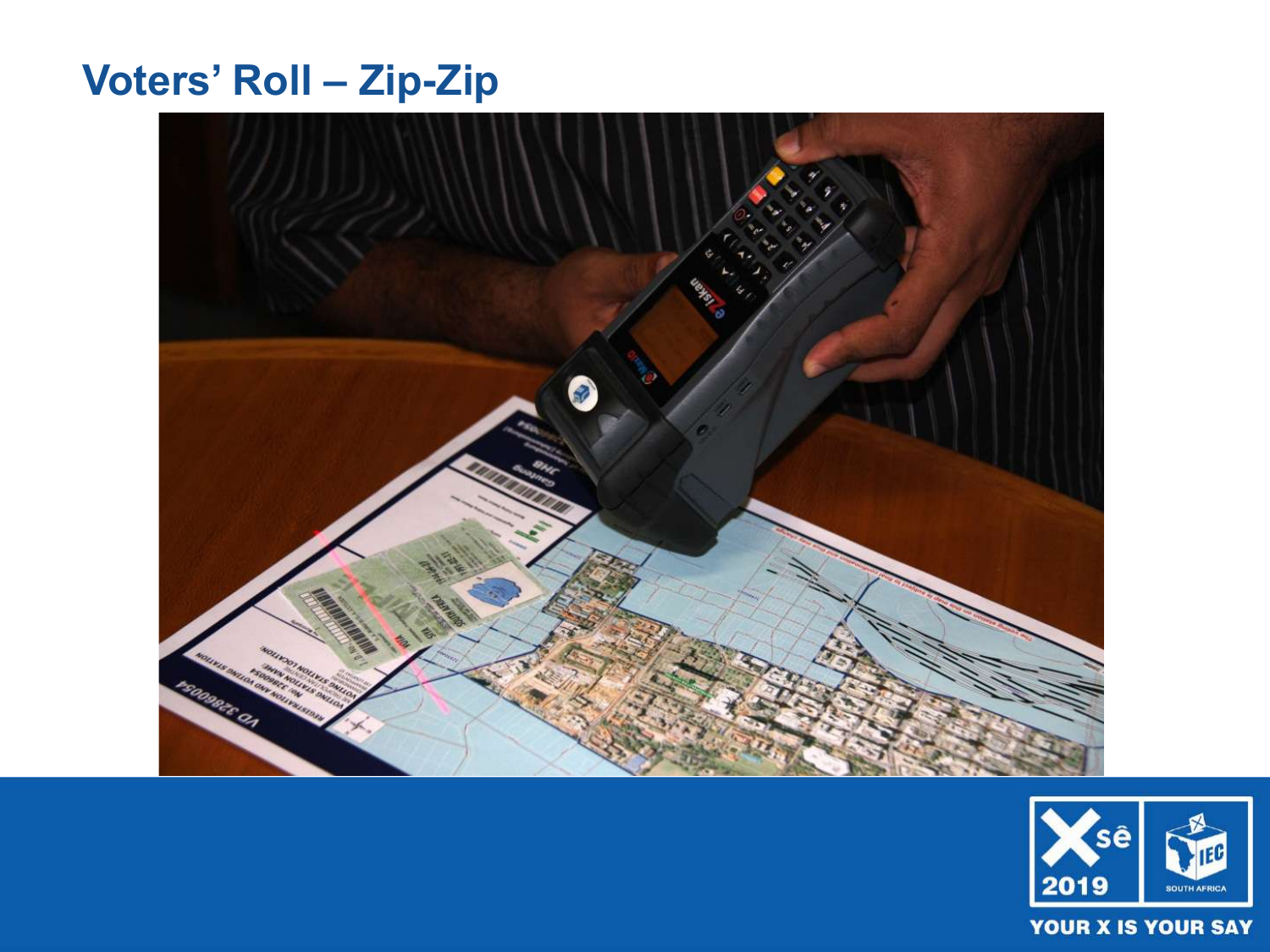# **Voters' Roll - Registration**

- Registration Process:
	- Using the Zip-Zip, the barcode on voting district map is scanned first to create a spatial reference for registrations in the voting district.
	- The barcode in the identity document (ID) of an applicant is then scanned. The ID number is a 13-digit number, containing info regarding birth date, gender, citizenship and a check digit to verify that the number is authentic.
	- Two receipts are printed on labels; one affixed to the ID of the applicant and the second on the form (REC1) which they completed with the personal and address details.
	- The Zip-Zips are then docked at the municipal office and the files containing the scanned ID numbers transferred to national office via the wide area network (WAN).
	- Files are processed using the Voter Registration System.

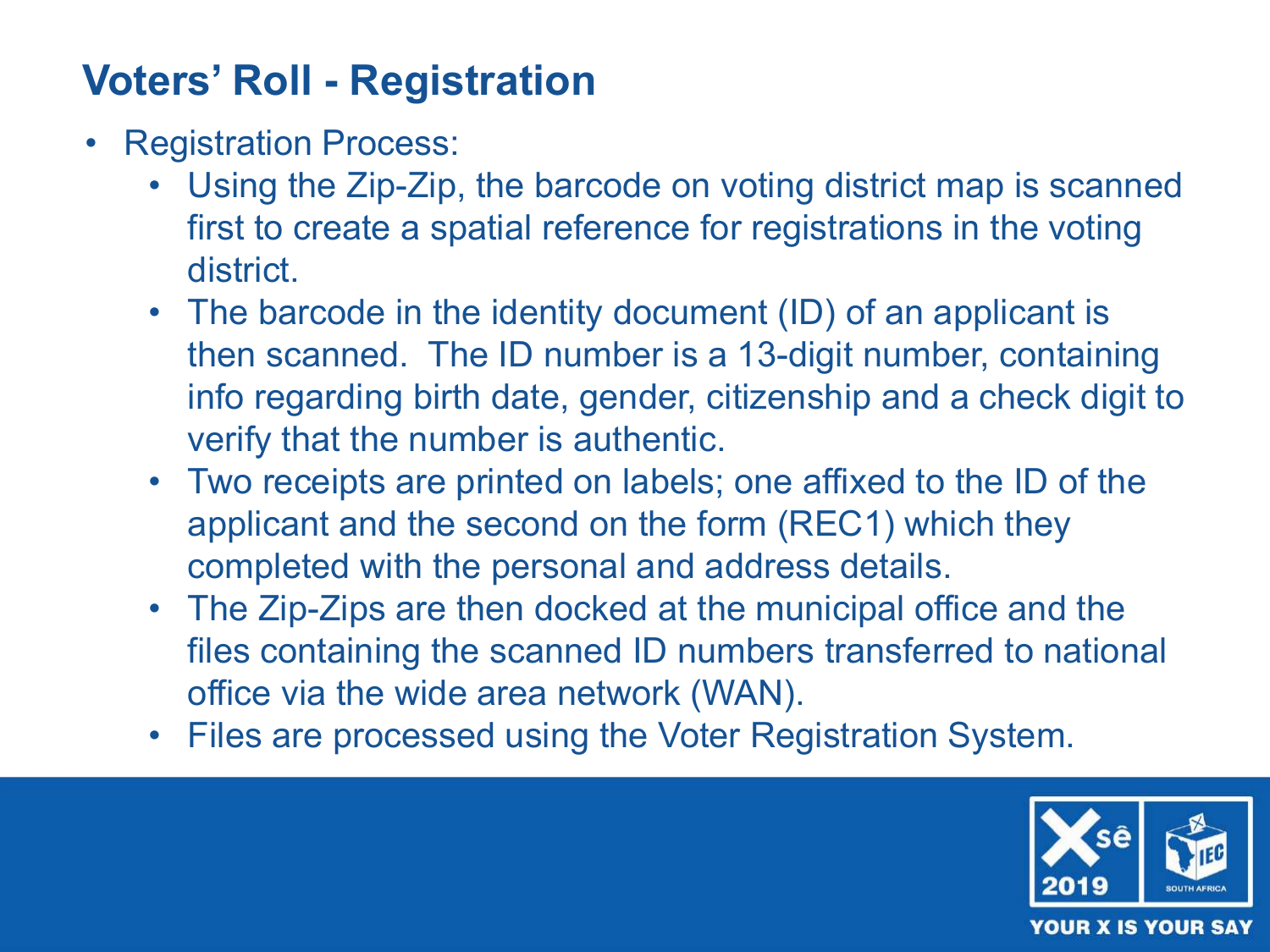# **Voters' Roll - Registration**

- Registration process (continued):
	- **Using the ID number, the name and surname and status of the person is then extracted from the National Population Register (NPR)**
	- Persons can check whether their registration has been successful via SMS or the Commission's web-site ("Am I registered?") or via the mobile application.
	- In the case of two registration weekends, an inspection voters' roll is produced after the first weekend, so that persons can verify their inclusion on the roll during the second weekend.
	- An application will be unsuccessful if, for example, the person is not a South African citizen, or the ID number not found on the population register.
	- A voters' roll can be produced within a week of a registration weekend

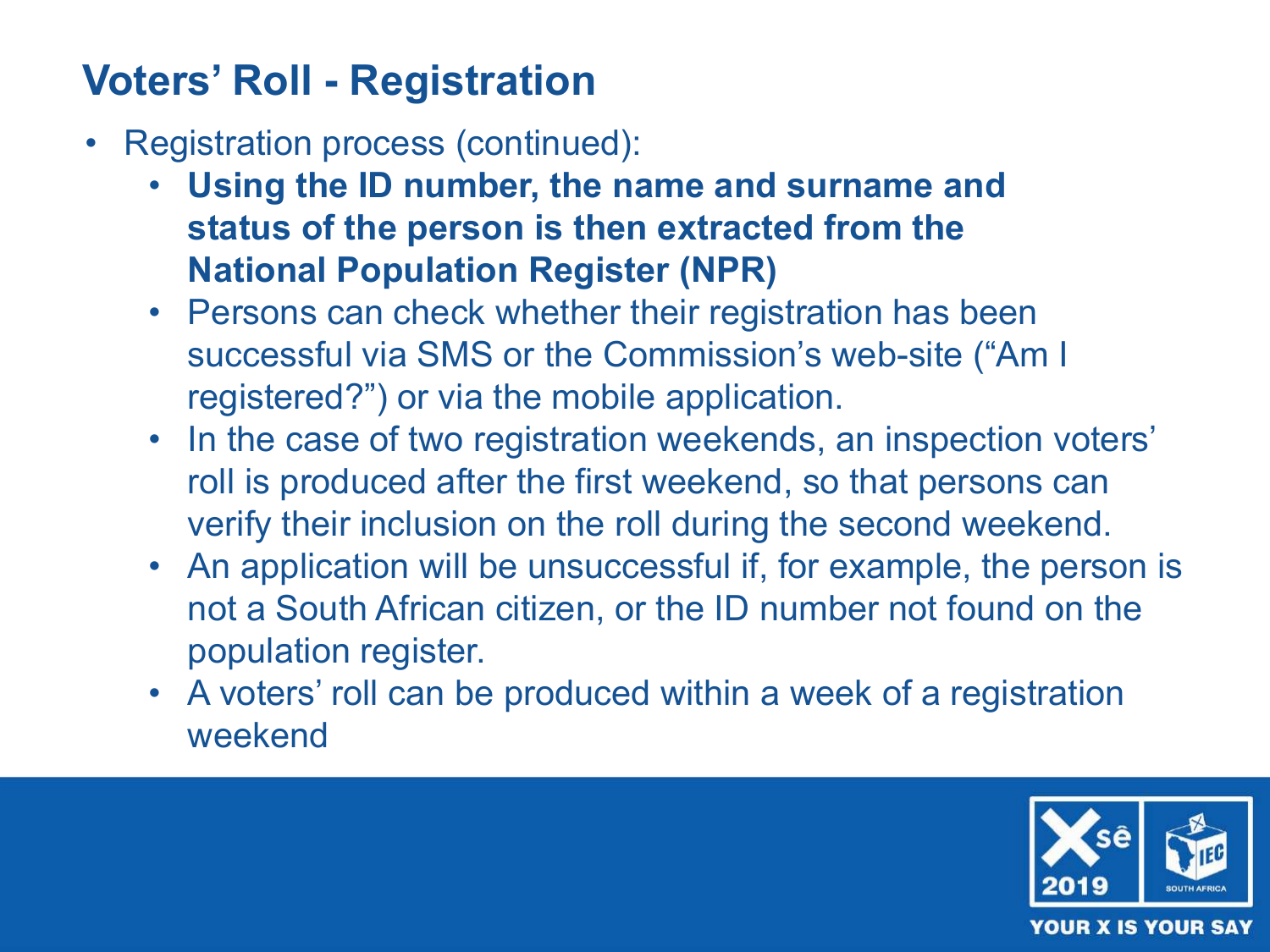# **Voters' Roll – National Population Register**

- A National Population Register is maintained by the Department of Home Affairs
- Changes to the NPR are received on a monthly basis and used to keep the Voters' Roll up to date and check applications from registration against
- Any citizen with a verified status, who applies for registration, will be included on the Voters' Roll
- Similarly, a person who is not on the NPR or have a deceased or non South African status will be included on the rejected section of the Voters' Roll

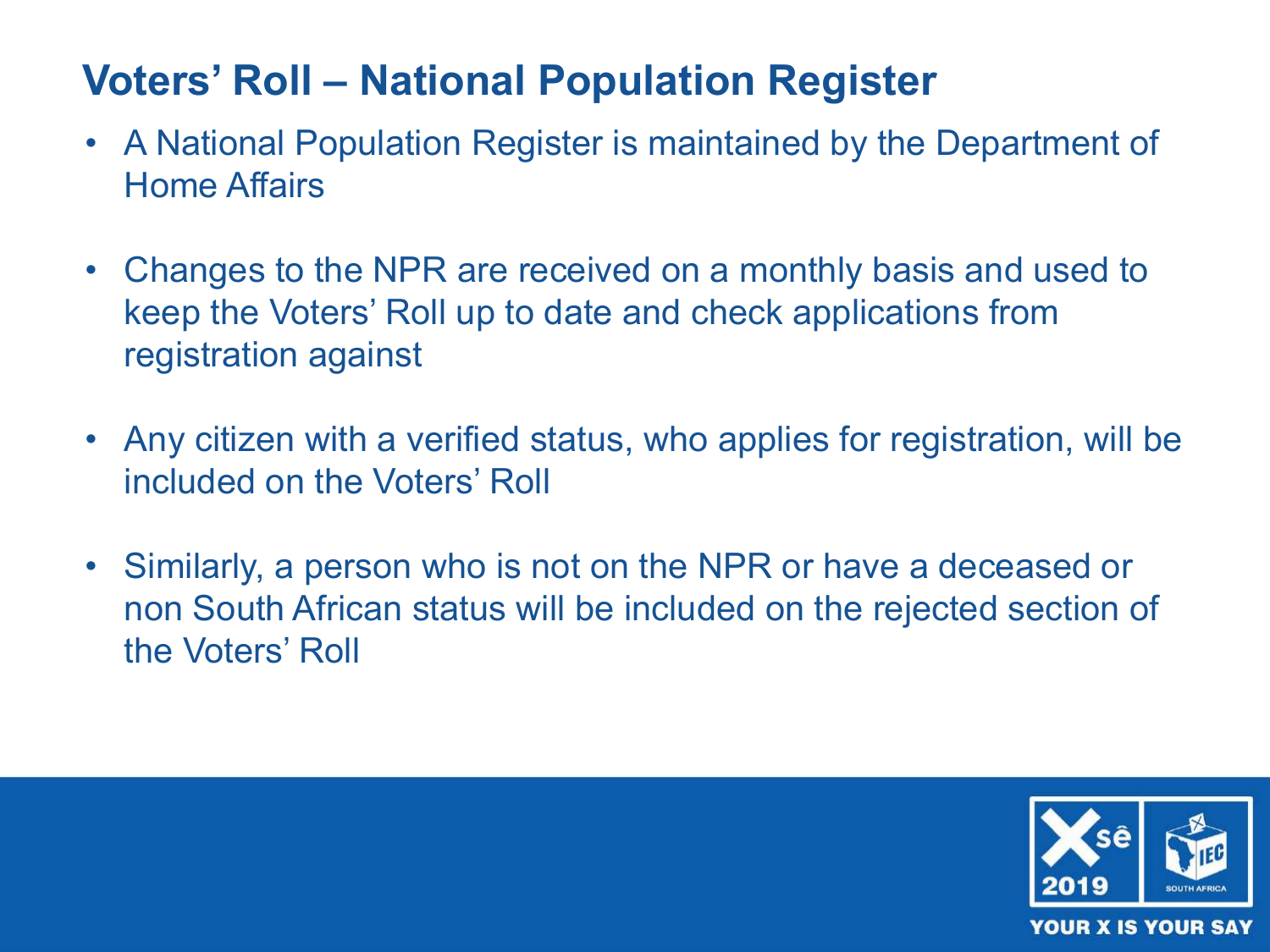

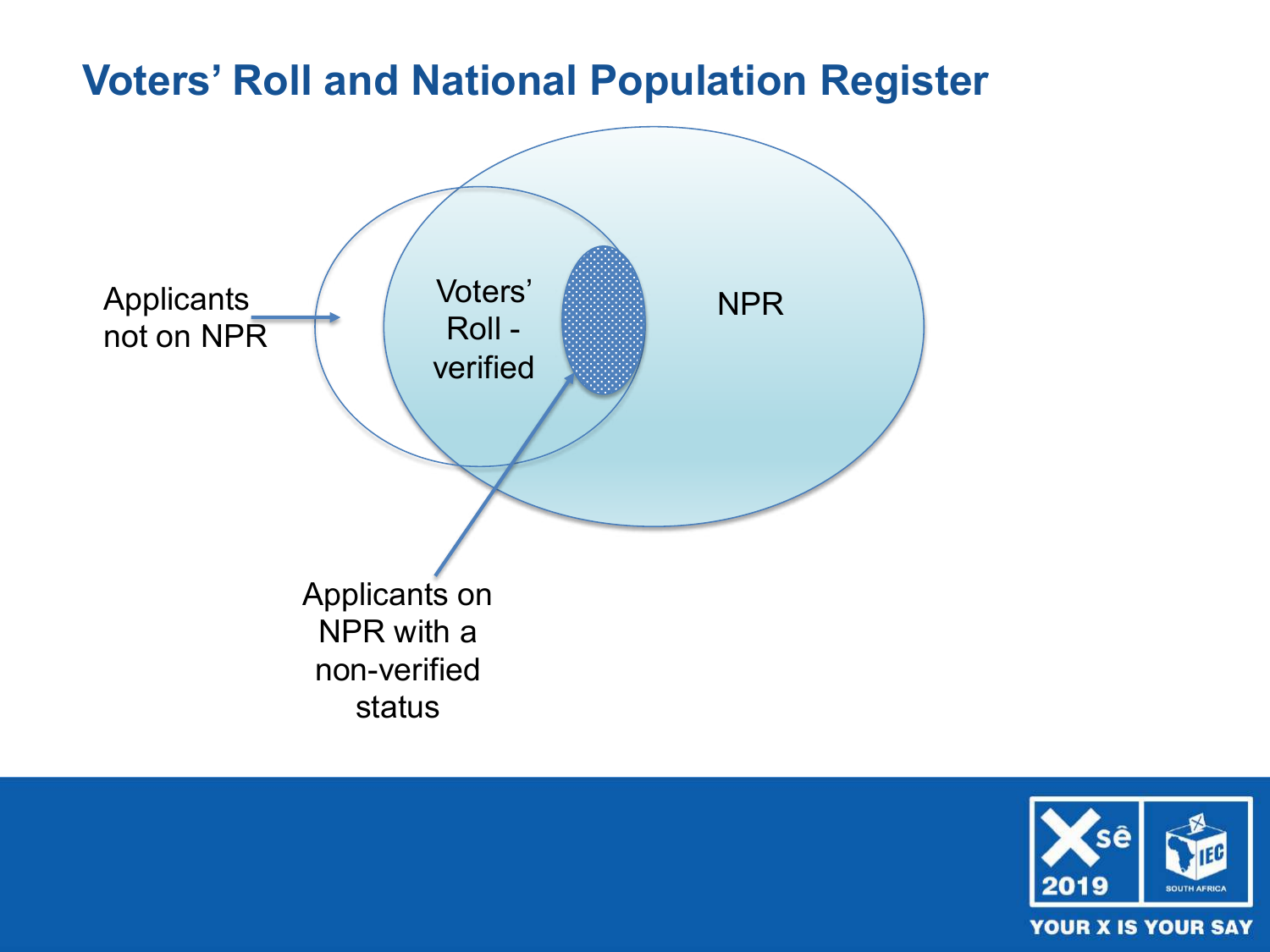### **Benefits of Using the National Population Register**

- Constitutional and Legal Requirements for the Voters' Roll
- Confirmation of citizenship of voter registration applicants
- The law does not enfranchise permanent residents
- Confirmation of age eligibility
- Uniqueness of the ID Number: each citizen ID number is unique
- NPR facilitates one person one vote

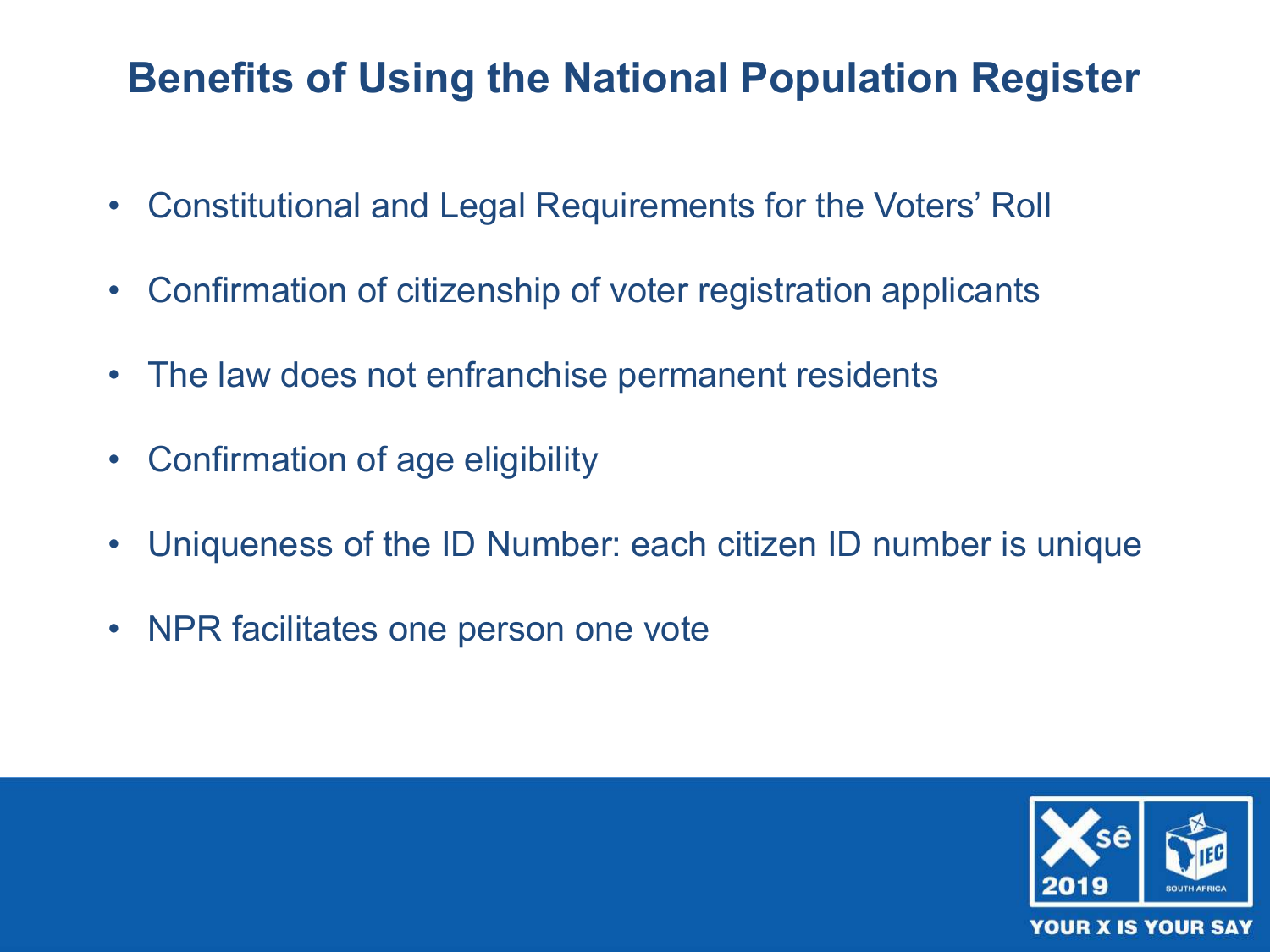#### **Benefits of Using the National Population Register**

- Speed in producing the voters roll which can be produced in a matter weeks
- Avoidance of duplication between the civil registry department and the election management body
- **Political manipulation?** Electoral Commission should have final decisions regarding their data requirements and establish standards to be adhered to, including data verification procedures

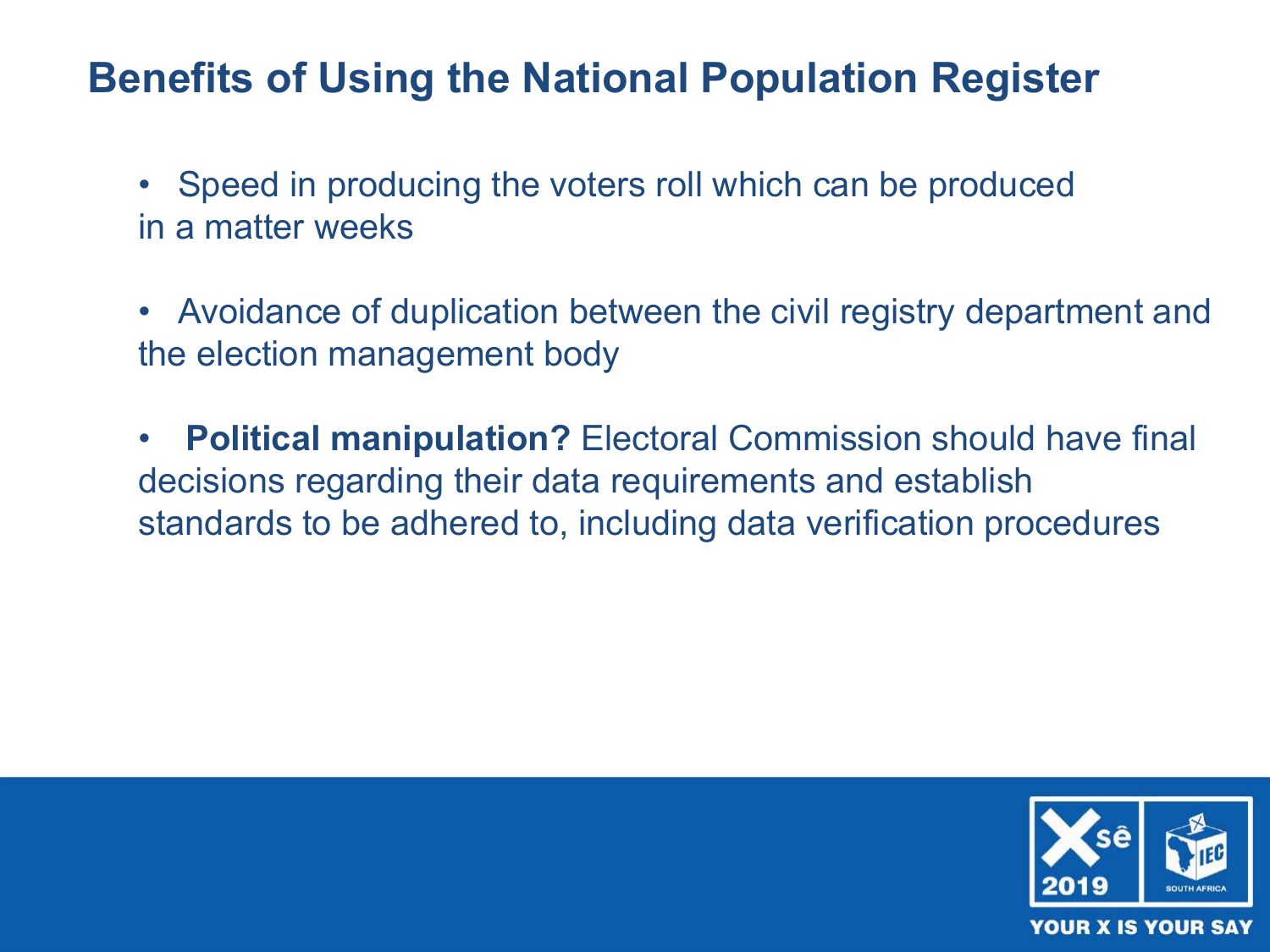# **Voters' Roll – Challenges and Improvements**

- The process of capturing details from the REC1 form (particularly the address) became the subject of a court case in December 2015.
- The issue largely is due to the fragmented process where the registration record is received immediately, with the capturing and scanning of the form following only at another stage.
- In order to improve this, stricter controls have been adopted with respect to addresses and in cases where no addresses have been supplied, external addresses are sourced and verified against the voting district of registration.
- An online verification of addresses has been implemented.

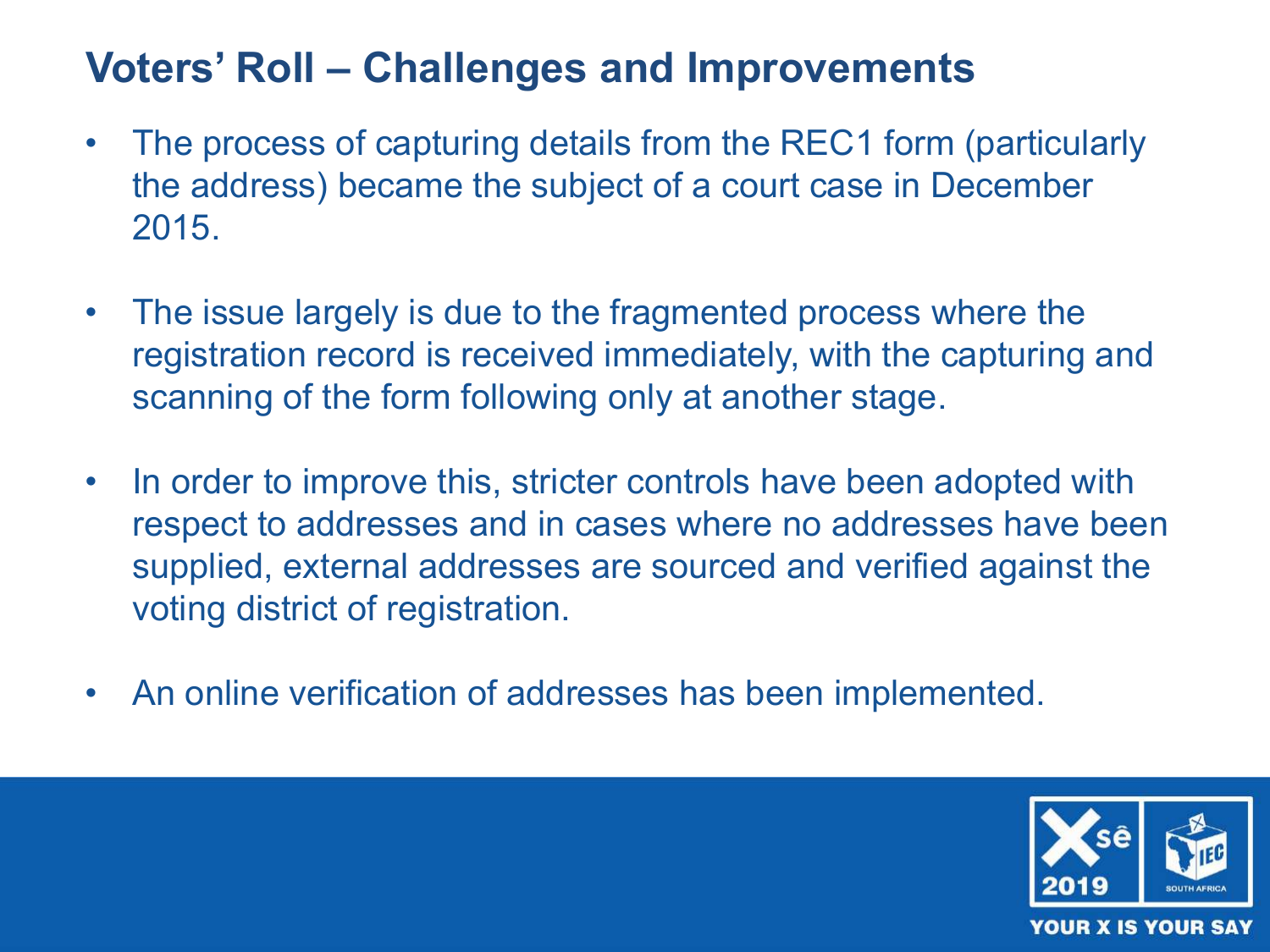#### **Voters' Roll – Challenges and Improvements**

- Create secure profile
- Add or edit address using search, typing or a map
- Confirm address at this point a link is established to the correct voting district
- If voting district of registration is different from address voting district – advise voter of a move and if accepted, apply the move

|                                                       | Use one of the 3 options below to submit your address - select, insert or use map         |                        |
|-------------------------------------------------------|-------------------------------------------------------------------------------------------|------------------------|
|                                                       |                                                                                           |                        |
| Option 1: Select your address from the search list    |                                                                                           |                        |
| Eime your address to search.                          |                                                                                           |                        |
| Example: 7045 berkhaya cres, cerchation, south adoca. |                                                                                           |                        |
|                                                       | OR.                                                                                       |                        |
| Option 2: Insert/update your address                  |                                                                                           |                        |
|                                                       | Please insertiupdate the details of the address where you ordinarily resube below         |                        |
|                                                       |                                                                                           |                        |
| That rearriber (massmane)                             | 102                                                                                       | egant to               |
| Complex name it spreams!                              | CRESCENT GARDENS PIETERWARTZBURG C                                                        | <b>AZIABRIT</b>        |
| Number:                                               | Street ran at follows he or Status follow ran at farm held                                | 92756                  |
| Street name:                                          | <b>TO LOOP STREET</b>                                                                     | spierres Dec           |
| Safaarb:                                              | PIETERMARY/ZEURO CENTRAL                                                                  | C e'y Amientost tentir |
| Tribal authority:                                     | Tribal area of administrate in artists the shippi is four-                                | 4.0 ISBN 1-TODAY       |
| Town:                                                 | <b>PIETERIMARITZBURG</b>                                                                  | Aphere                 |
|                                                       | Contam Address                                                                            |                        |
|                                                       | OR                                                                                        |                        |
| Option 3: Use map to locate your address              |                                                                                           |                        |
|                                                       |                                                                                           |                        |
|                                                       | Use map to locate your address if you could not find your address using the options above |                        |
| C Use map to locate address                           |                                                                                           |                        |
|                                                       |                                                                                           |                        |

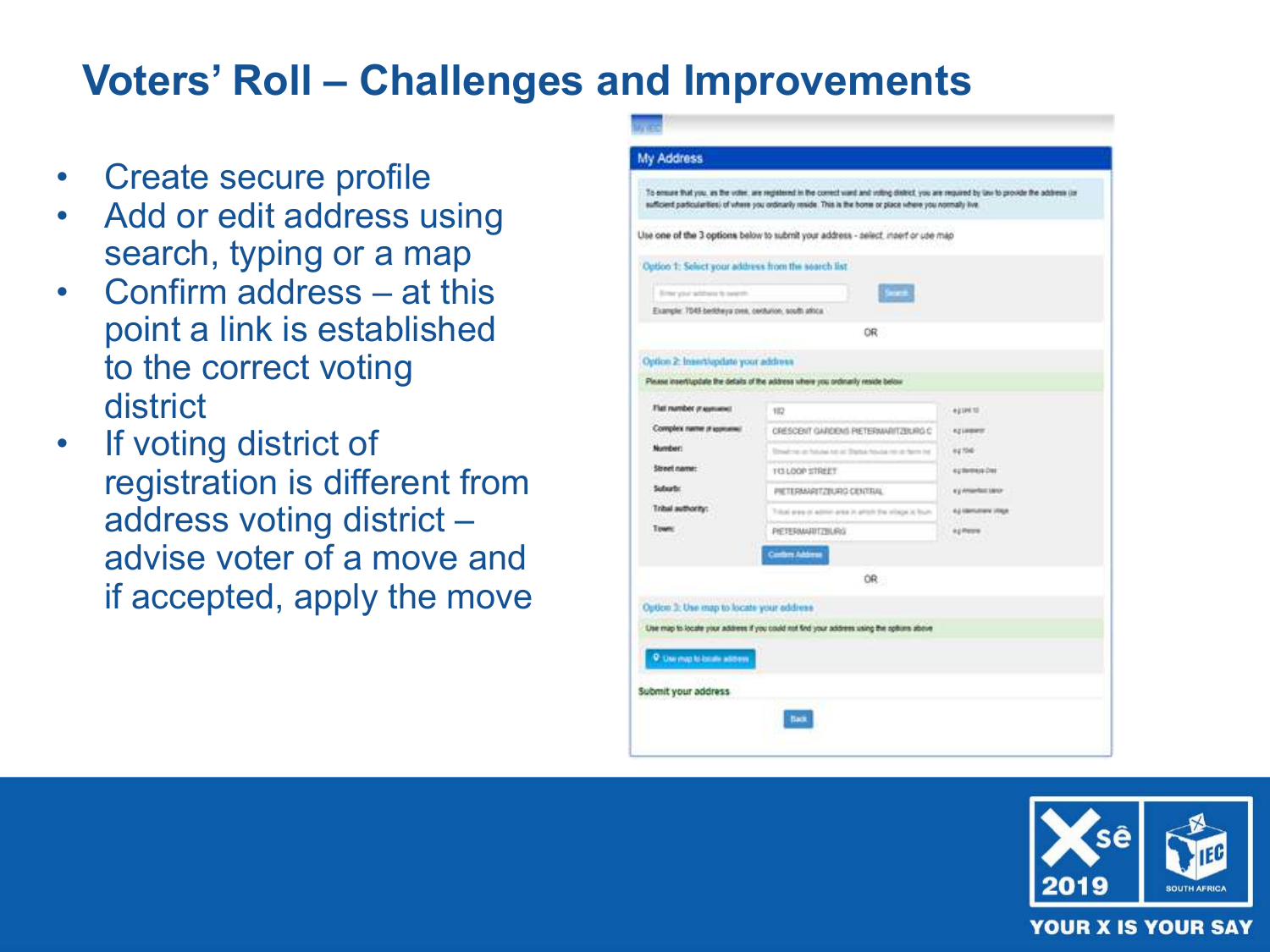# **Voters' Roll – Challenges and Improvements**

- The Electoral Commission is also investigating a new registration device which will capture the address at the same time as the registration is taking place.
- The new devices will enable:
	- Recording the registration (similar to current device) with a printed receipt
	- Capture the applicant's address and relate to the correct voting district
	- Immediate transmission of data (where connectivity available) or docking at the various offices

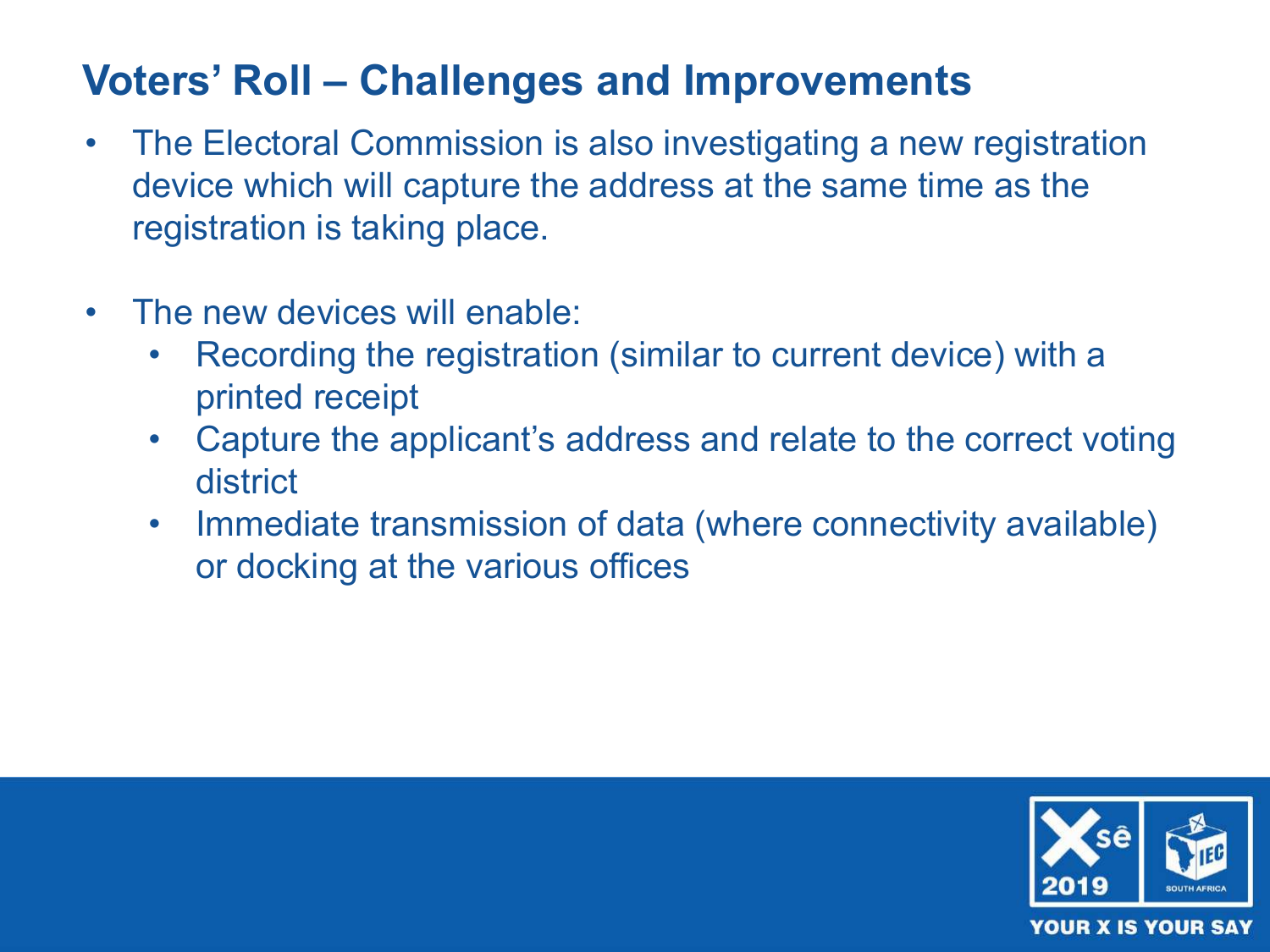# **Contemporary Considerations**

• Voters already update addresses online, next phase is to create an online registration portal with sufficient safeguards. This will be facilitated by the capability in the smart card identity document

• Recent elections have necessitated a need to have an online mechanism to confirm if the voter has not previously voted in the same election

• The use of the NPR facilitates biometric validation in instances of identity disputes or theft. However the present electoral framework does not provide for voter authentication at the voting station

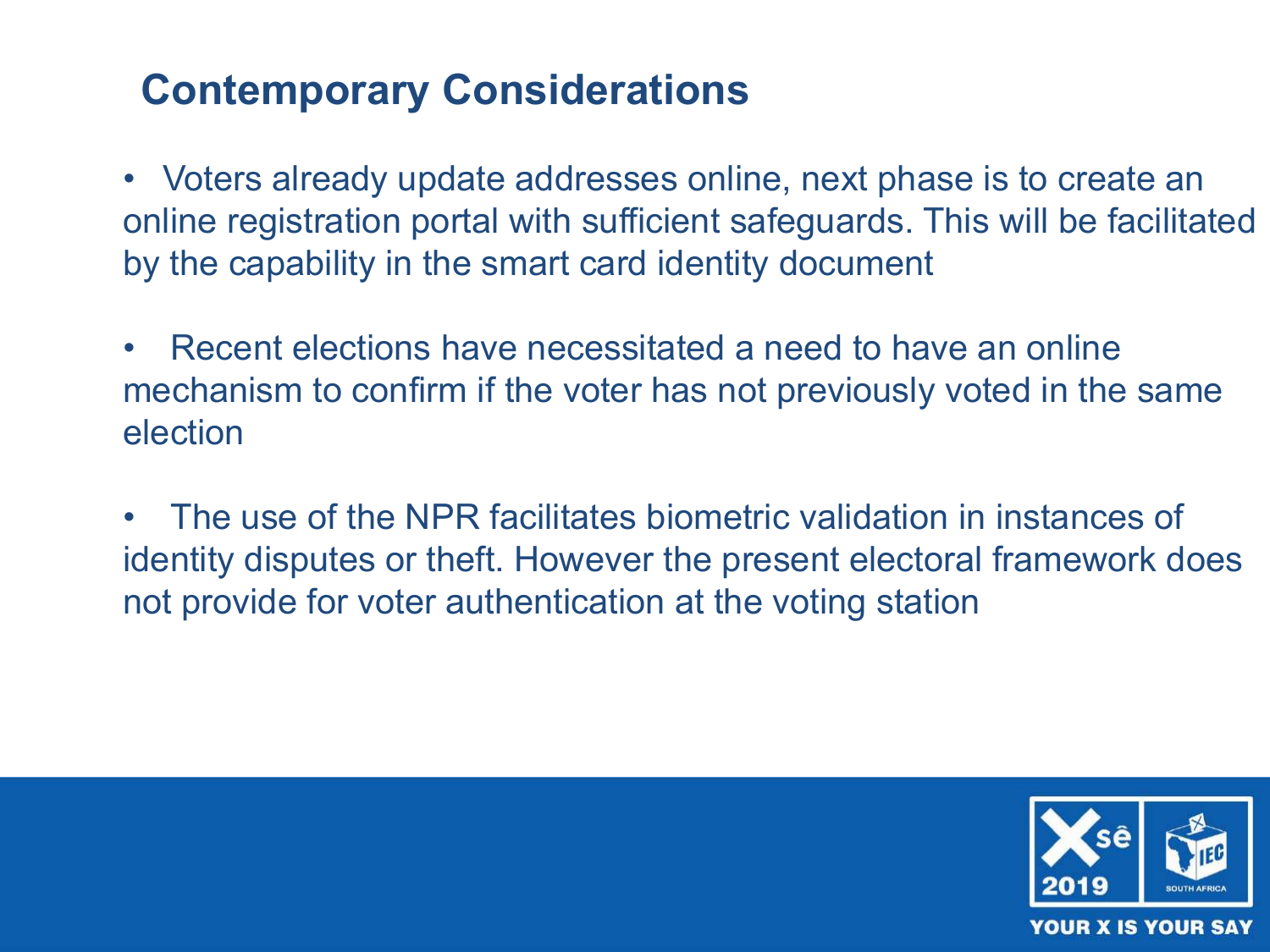# **Voters' Roll – Summary**

- The elements which enable a comprehensive, maintained voters' roll are:
	- Properly defined geographical units (voting districts and stations)
	- Access to National Population Register which is regularly maintained.
	- Device for recording the registration details.

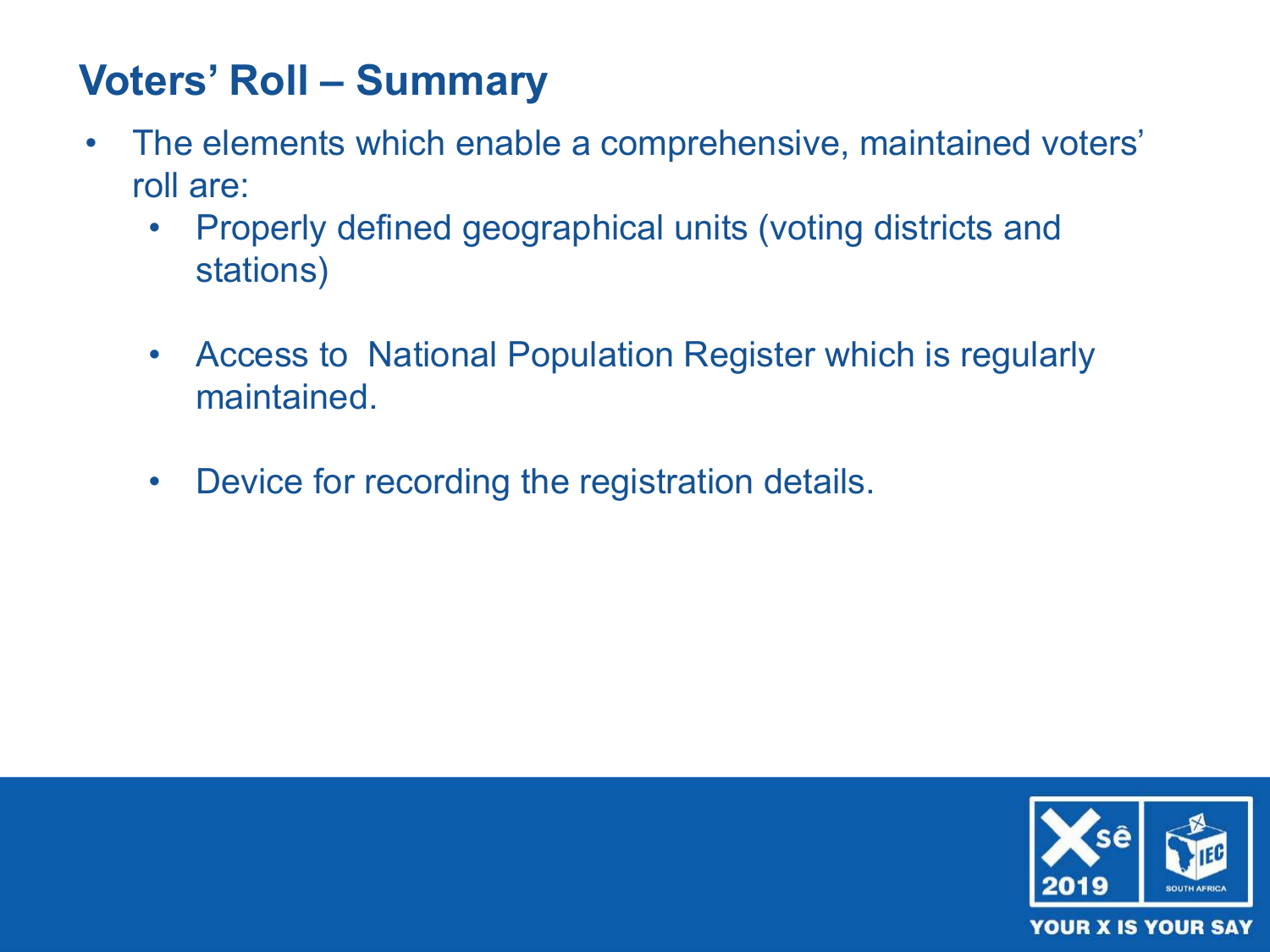# **NPE 2019 Certified Voters' Roll: 18 March 2019**

| Province            | <b>Female</b> | % of Prov Total | <b>Male</b> | % of Prov Total | <b>Prov Total</b> | % of Total |
|---------------------|---------------|-----------------|-------------|-----------------|-------------------|------------|
|                     |               |                 |             |                 |                   |            |
| Eastern Cape        | 1,917,868     | 57.03%          | 1,445,293   | 42.97%          | 3,363,161         | 12.57%     |
| Free State          | 806,532       | 55.15%          | 655,976     | 44.85%          | 1,462,508         | 5.47%      |
| Gauteng             | 3,307,353     | 51.83%          | 3,073,867   | 48.17%          | 6,381,220         | 23.85%     |
| KwaZulu-Natal       | 3,115,942     | 56.40%          | 2,408,724   | 43.60%          | 5,524,666         | 20.65%     |
| Limpopo             | 1,548,805     | 59.38%          | 1,059,655   | 40.62%          | 2,608,460         | 9.75%      |
| Mpumalanga          | 1,066,410     | 54.64%          | 885,366     | 45.36%          | 1,951,776         | 7.29%      |
| North West          | 896,851       | 52.67%          | 805,877     | 47.33%          | 1,702,728         | 6.36%      |
| Northern Cape       | 336,075       | 53.65%          | 290,396     | 46.35%          | 626,471           | 2.34%      |
| <b>Western Cape</b> | 1,717,237     | 54.89%          | 1,411,330   | 45.11%          | 3,128,567         | 11.69%     |
| Out of Country      | 3,666         | 51.69%          | 3,426       | 48.31%          | 7,092             | 0.03%      |
| <b>Total</b>        | 14,716,739    | 55.00%          | 12,039,910  | 45.00%          | 26,756,649        |            |

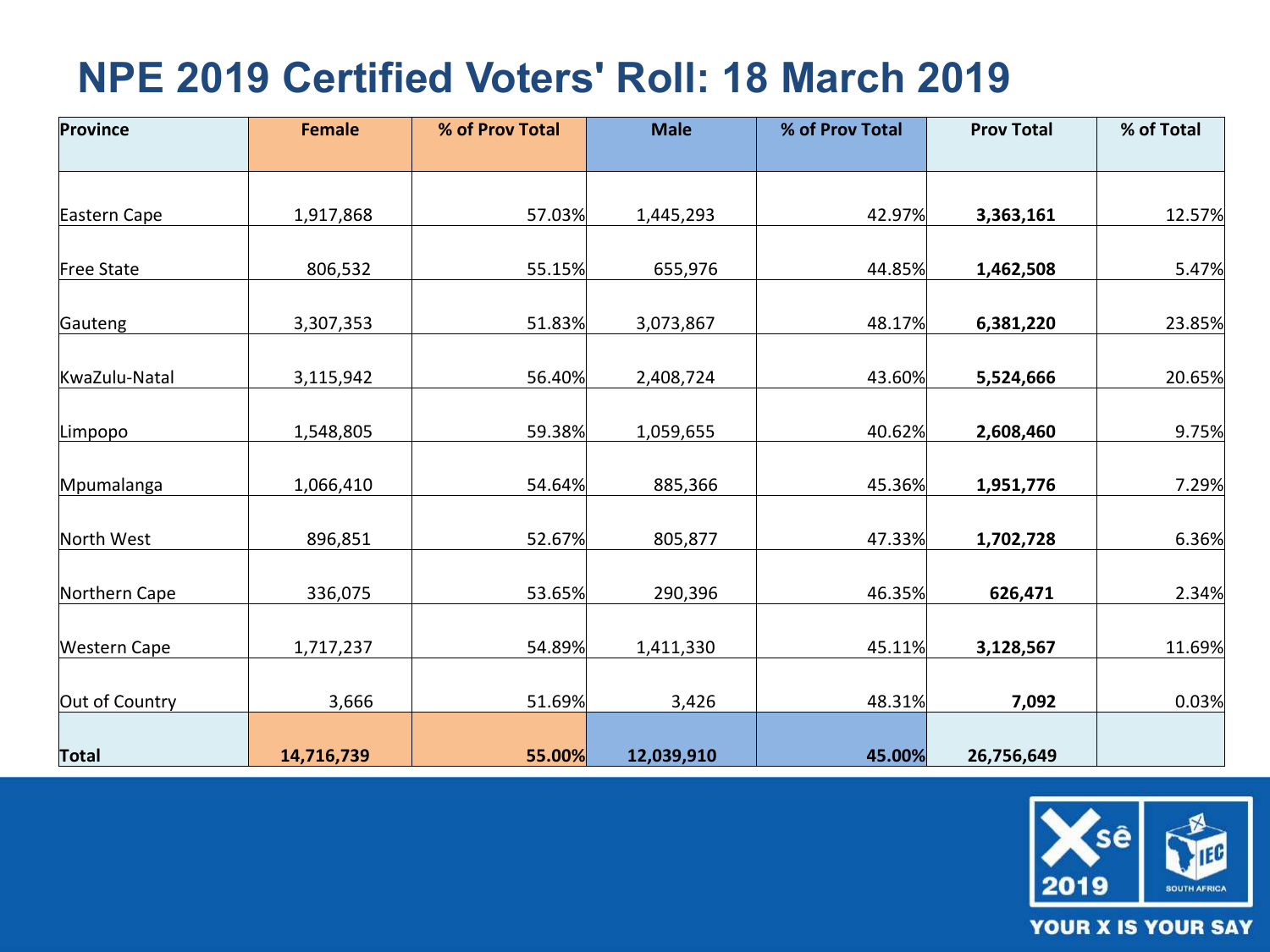### **Voters' Roll Breakdown by gender and province**



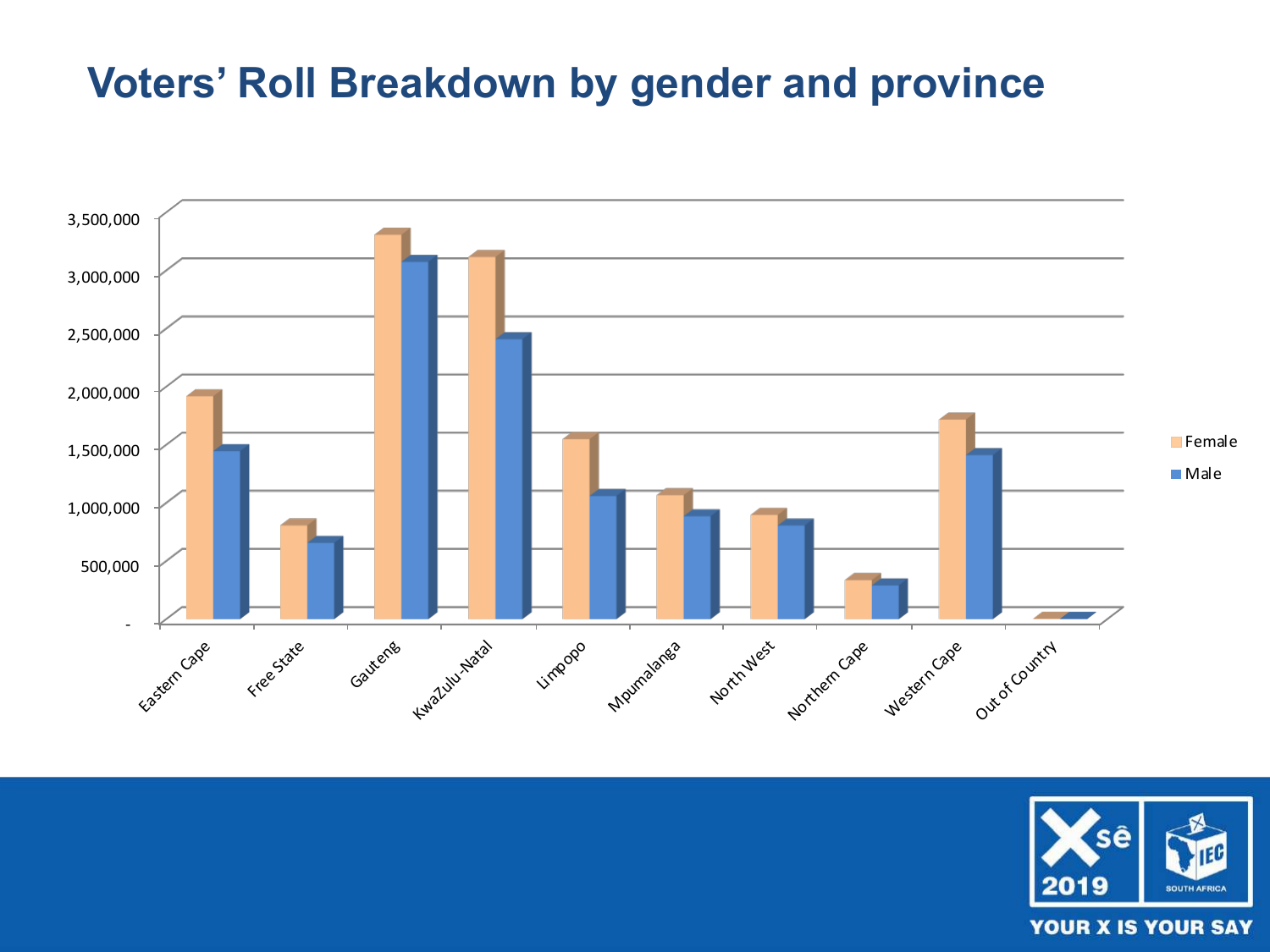#### **Transparency in the Results Collation Process**



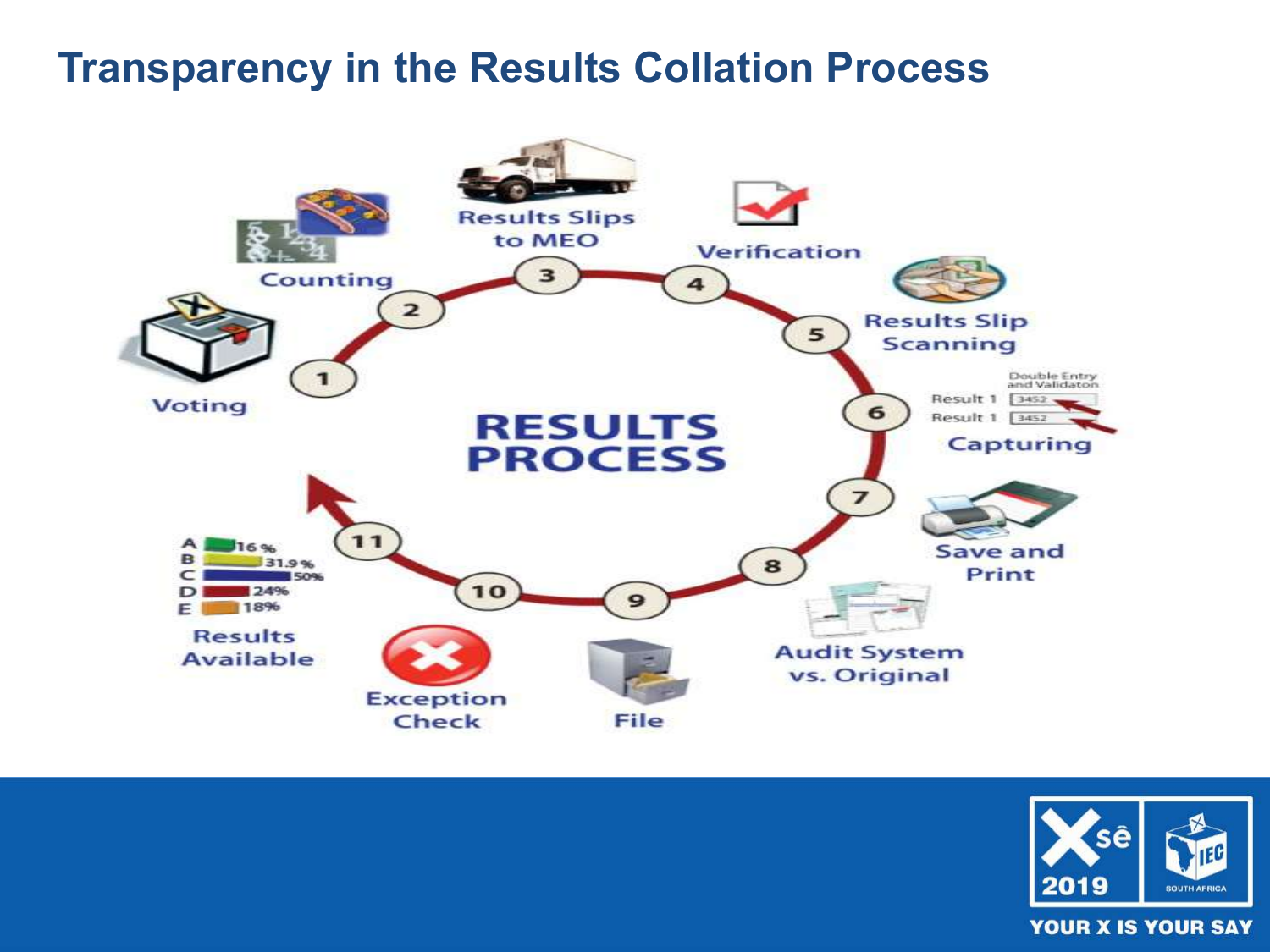#### **Voter Participation - Age breakdown**

| Age             | Voters' Roll (A) | VP - Total<br><b>Received</b> | <b>VP</b> - Adjusted<br>(B) | % Turnout by<br>Age (A/B) |
|-----------------|------------------|-------------------------------|-----------------------------|---------------------------|
| $>=18$ <=19     | 341,186          | 196,495                       | 272,955                     | 80%                       |
| $>=20 < 29$     | 5,299,144        | 2,124,986                     | 2,951,862                   | 56%                       |
| $>=30 < 39$     | 6,685,439        | 2,803,313                     | 3,894,141                   | 58%                       |
| $>=$ 40 $<=$ 49 | 5,480,336        | 2,621,102                     | 3,641,028                   | 66%                       |
| $>=50 \le 59$   | 4,228,558        | 2,389,316                     | 3,319,049                   | 78%                       |
| $>= 60 \le 69$  | 2,737,553        | 1,633,630                     | 2,269,310                   | 83%                       |
| $>=70 < 79$     | 1,336,946        | 718,051                       | 997,460                     | 75%                       |
| $>= 80$         | 647,487          | 232,866                       | 323,479                     | 50%                       |
| Total           | 26,756,649       | 12,719,759                    | 17,669,283                  | 66%                       |

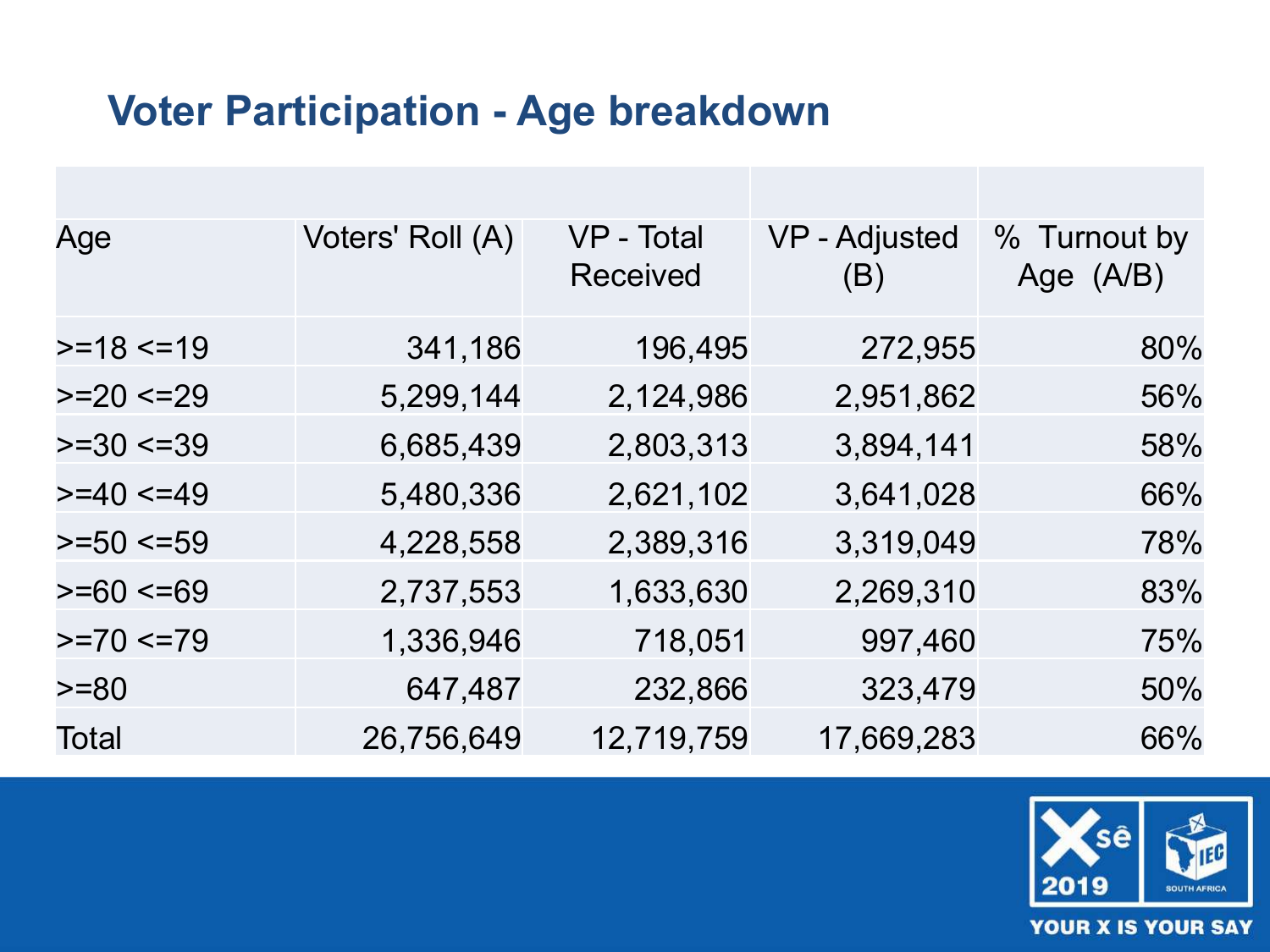#### **Percentage age segmented voter turnout**



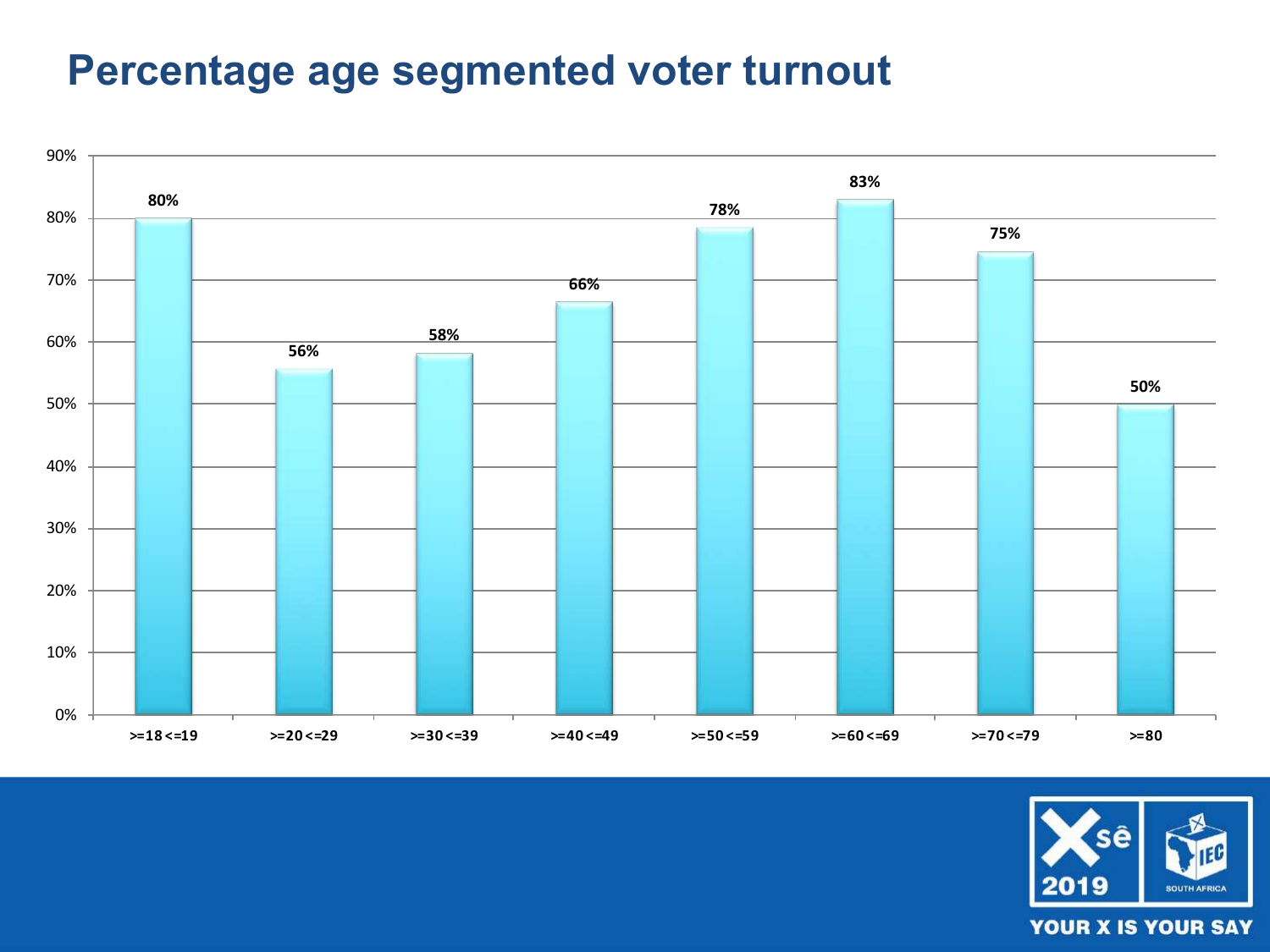### **Voter Participation - Gender breakdown**

| Gender       | <b>Voters' Roll</b> | $\%$                       | VP - Total | $VP -$                  | % Vote | $\frac{0}{0}$ |
|--------------|---------------------|----------------------------|------------|-------------------------|--------|---------------|
|              | (A)                 | <b>Registered Received</b> |            | Adjusted                | by     | Turnout       |
|              |                     | by Gender                  |            | (B)                     | Gender | by            |
|              |                     |                            |            |                         | (B)    | Gender        |
|              |                     |                            |            |                         |        | (B/A)         |
|              |                     |                            |            |                         |        |               |
|              |                     |                            |            |                         |        |               |
| Female       | 14,716,739          |                            |            | 55% 7,288,76110,124,970 | 57%    | 69%           |
|              |                     |                            |            |                         |        |               |
| Male         | 12,039,910          |                            |            | 45% 5,430,998 7,544,313 | 43%    | 63%           |
|              |                     |                            |            |                         |        |               |
|              |                     |                            |            |                         |        |               |
| <b>Total</b> | 26,756,649          |                            |            | 12,719,75917,669,283    |        | 66%           |